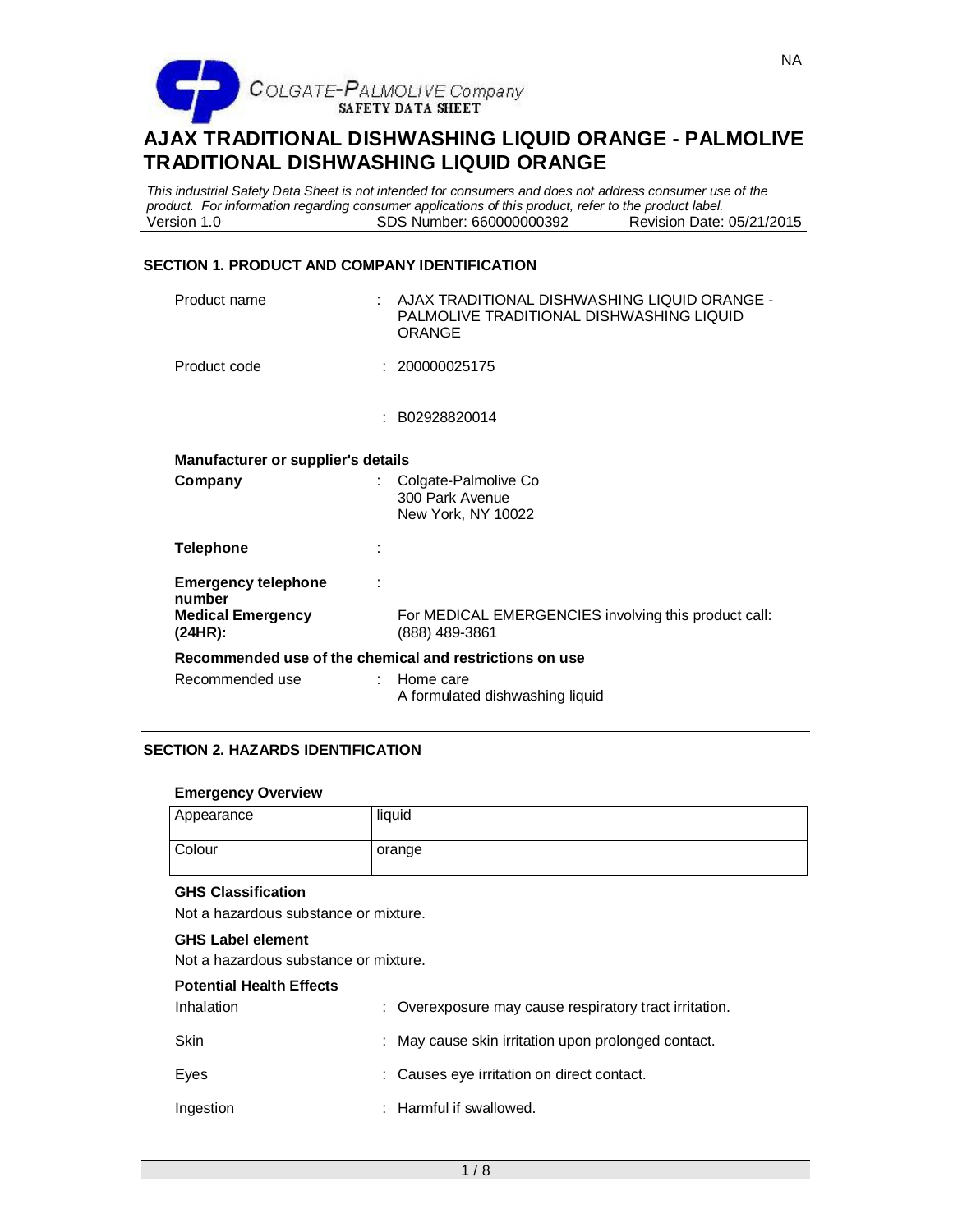

*This industrial Safety Data Sheet is not intended for consumers and does not address consumer use of the product. For information regarding consumer applications of this product, refer to the product label.* SDS Number: 660000000392

| Aggravated Medical Condi-<br>tion | : None known.                                                                                                                                                 |
|-----------------------------------|---------------------------------------------------------------------------------------------------------------------------------------------------------------|
| Carcinogenicity:                  |                                                                                                                                                               |
| <b>IARC</b>                       | No component of this product present at levels greater than or<br>equal to 0.1% is identified as probable, possible or confirmed<br>human carcinogen by IARC. |
| <b>ACGIH</b>                      | No component of this product present at levels greater than or<br>equal to 0.1% is identified as a carcinogen or potential carcino-<br>gen by ACGIH.          |
| <b>OSHA</b>                       | No component of this product present at levels greater than or<br>equal to 0.1% is identified as a carcinogen or potential carcino-<br>gen by OSHA.           |
| <b>NTP</b>                        | No component of this product present at levels greater than or<br>equal to 0.1% is identified as a known or anticipated carcinogen<br>by NTP.                 |

# **SECTION 3. COMPOSITION/INFORMATION ON INGREDIENTS**

#### **Hazardous components**

No hazardous ingredients

## **SECTION 4. FIRST AID MEASURES**

| If inhaled              | : Remove victim to fresh air. Get medical attention, if symp-<br>toms persist.                                  |
|-------------------------|-----------------------------------------------------------------------------------------------------------------|
| In case of skin contact | : Flush skin with large amounts of water. If irritation develops<br>and persists, get medical attention.        |
| In case of eye contact  | : Flush eyes with water at least 15 minutes. Get medical atten-<br>tion if eye irritation develops or persists. |
| If swallowed            | : Drink 8 ounces of clear water. Get medical attention.                                                         |

#### **SECTION 5. FIREFIGHTING MEASURES**

| Suitable extinguishing media       | : Use water spray, alcohol-resistant foam, dry chemical or car-<br>bon dioxide. |
|------------------------------------|---------------------------------------------------------------------------------|
| Hazardous combustion prod-<br>ucts | : No hazardous combustion products are known                                    |
| Special protective equipment       | : Self-contained breathing apparatus and full protective clothing               |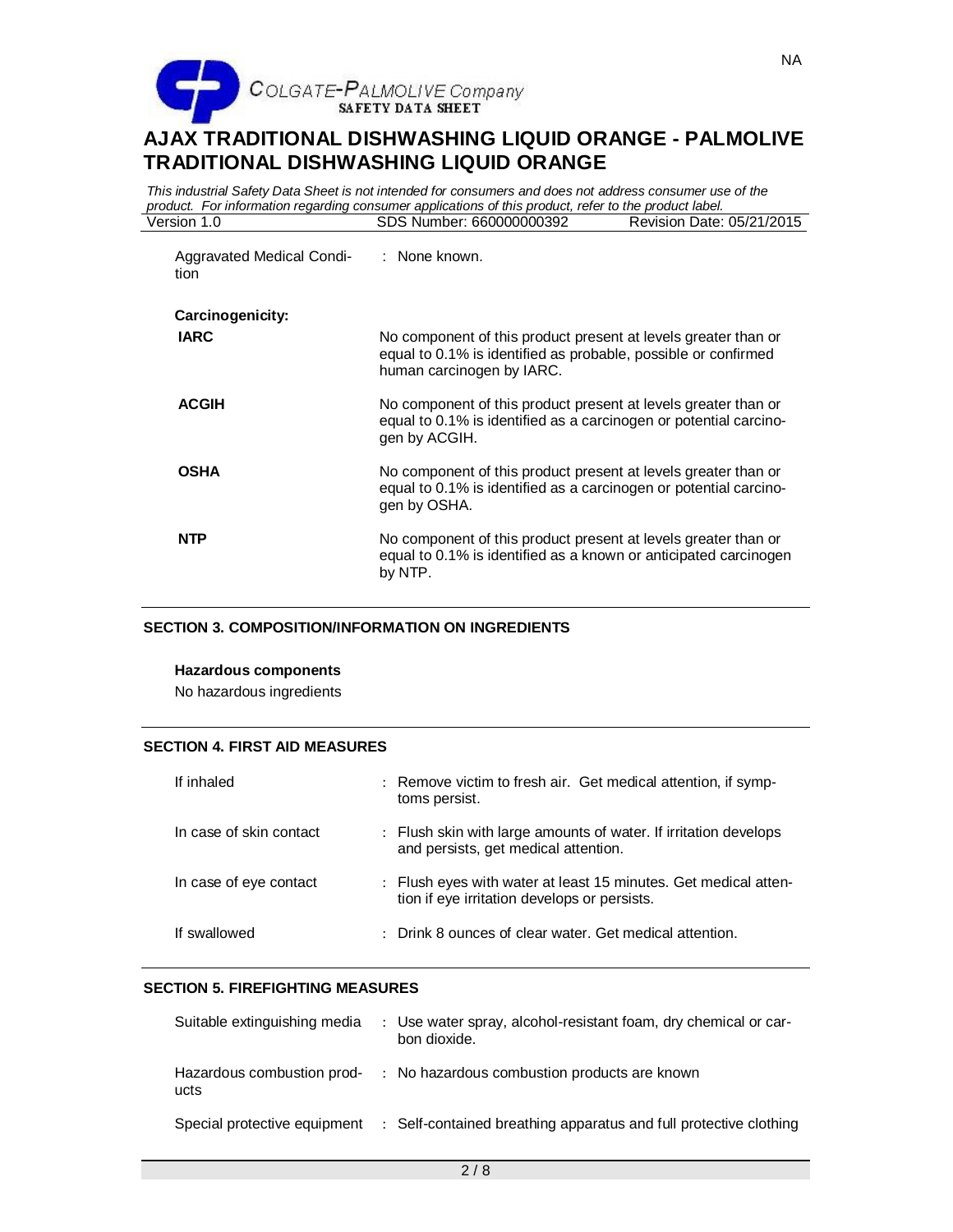

*This industrial Safety Data Sheet is not intended for consumers and does not address consumer use of the product. For information regarding consumer applications of this product, refer to the product label.* SDS Number: 660000000392

for firefighters should be worn when fighting chemical fires.

# **SECTION 6. ACCIDENTAL RELEASE MEASURES**

| Personal precautions, protec-<br>tive equipment and emer-<br>gency procedures | : Use personal protection recommended in Section 8 of the<br>SDS.                                                                        |
|-------------------------------------------------------------------------------|------------------------------------------------------------------------------------------------------------------------------------------|
| Methods and materials for<br>containment and cleaning up                      | : Cover with inert, absorbent material and remove to disposal<br>container. Spill area may be slippery. Flush with plenty of wa-<br>ter. |

### **SECTION 7. HANDLING AND STORAGE**

Conditions for safe storage : Store at controlled room temperature at 20-25°C (68-77°F).

# **SECTION 8. EXPOSURE CONTROLS/PERSONAL PROTECTION**

#### **Components with workplace control parameters**

Contains no substances with occupational exposure limit values.

| <b>Engineering measures</b>   | : In an industrial work environment, no special precautions or<br>control measures are required.                                                                                                                     |
|-------------------------------|----------------------------------------------------------------------------------------------------------------------------------------------------------------------------------------------------------------------|
| Personal protective equipment |                                                                                                                                                                                                                      |
| Respiratory protection        | : No personal respiratory protective equipment normally re-<br>quired.                                                                                                                                               |
| Protective measures           | : In an industrial work environment, if a splash is likely, chemi-<br>cal goggles may be needed. Prolonged skin contact may<br>require protective gloves. For consumer use, no unusual<br>precautions are necessary. |
| Hygiene measures              | : In an industrial work environment, avoid eye and prolonged<br>skin contact.                                                                                                                                        |

# **SECTION 9. PHYSICAL AND CHEMICAL PROPERTIES**

| Appearance  | $:$ liquid  |
|-------------|-------------|
| Colour      | $:$ orange  |
| рH          | : 7.2       |
| Flash point | : >= 200 °F |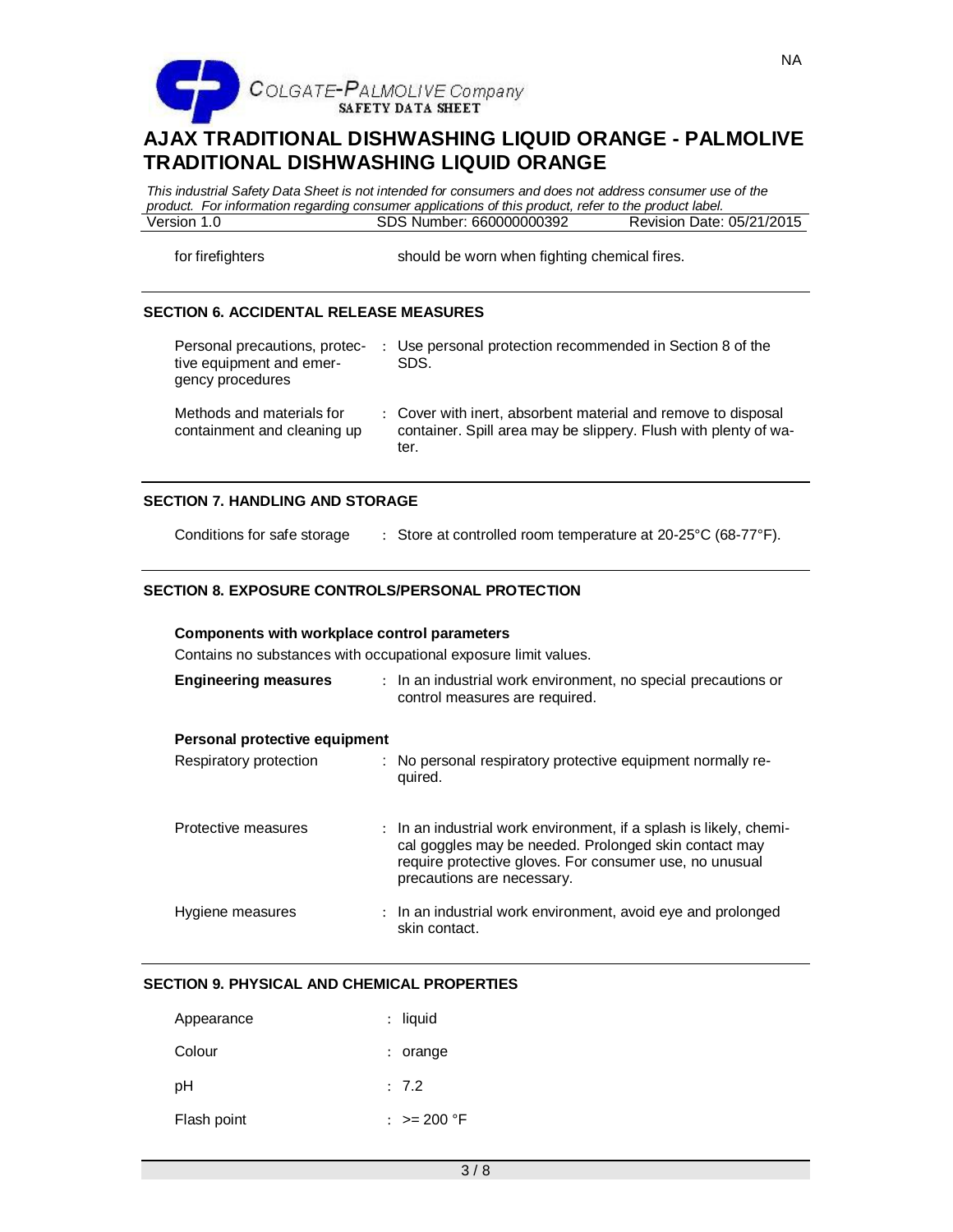

*This industrial Safety Data Sheet is not intended for consumers and does not address consumer use of the product. For information regarding consumer applications of this product, refer to the product label.* SDS Number: 660000000392

Density : > 1.010 g/cm3

## **SECTION 10. STABILITY AND REACTIVITY**

| Possibility of hazardous reac-<br>tions | : Hazardous polymerisation does not occur. |
|-----------------------------------------|--------------------------------------------|
| Incompatible materials                  | : Strong oxidizing agents                  |
| Hazardous decomposition<br>products     | : None known.                              |

### **SECTION 11. TOXICOLOGICAL INFORMATION**

#### **Acute toxicity**

Not classified based on available information.

|  |  |  | Product: |  |  |  |  |  |
|--|--|--|----------|--|--|--|--|--|
|--|--|--|----------|--|--|--|--|--|

| Acute oral toxicity   | : Acute toxicity estimate : $> 5,000$ mg/kg<br>Method: Calculation method |
|-----------------------|---------------------------------------------------------------------------|
| Acute dermal toxicity | : Acute toxicity estimate : $>$ 5,000 mg/kg<br>Method: Calculation method |

#### **Skin corrosion/irritation**

Not classified based on available information.

## **Serious eye damage/eye irritation**

Not classified based on available information.

#### **Respiratory or skin sensitisation**

Skin sensitisation: Not classified based on available information. Respiratory sensitisation: Not classified based on available information.

#### **Germ cell mutagenicity**

Not classified based on available information.

#### **Carcinogenicity**

Not classified based on available information.

### **Reproductive toxicity**

Not classified based on available information.

#### **STOT - single exposure**

Not classified based on available information.

### **STOT - repeated exposure**

Not classified based on available information.

#### **Aspiration toxicity**

Not classified based on available information.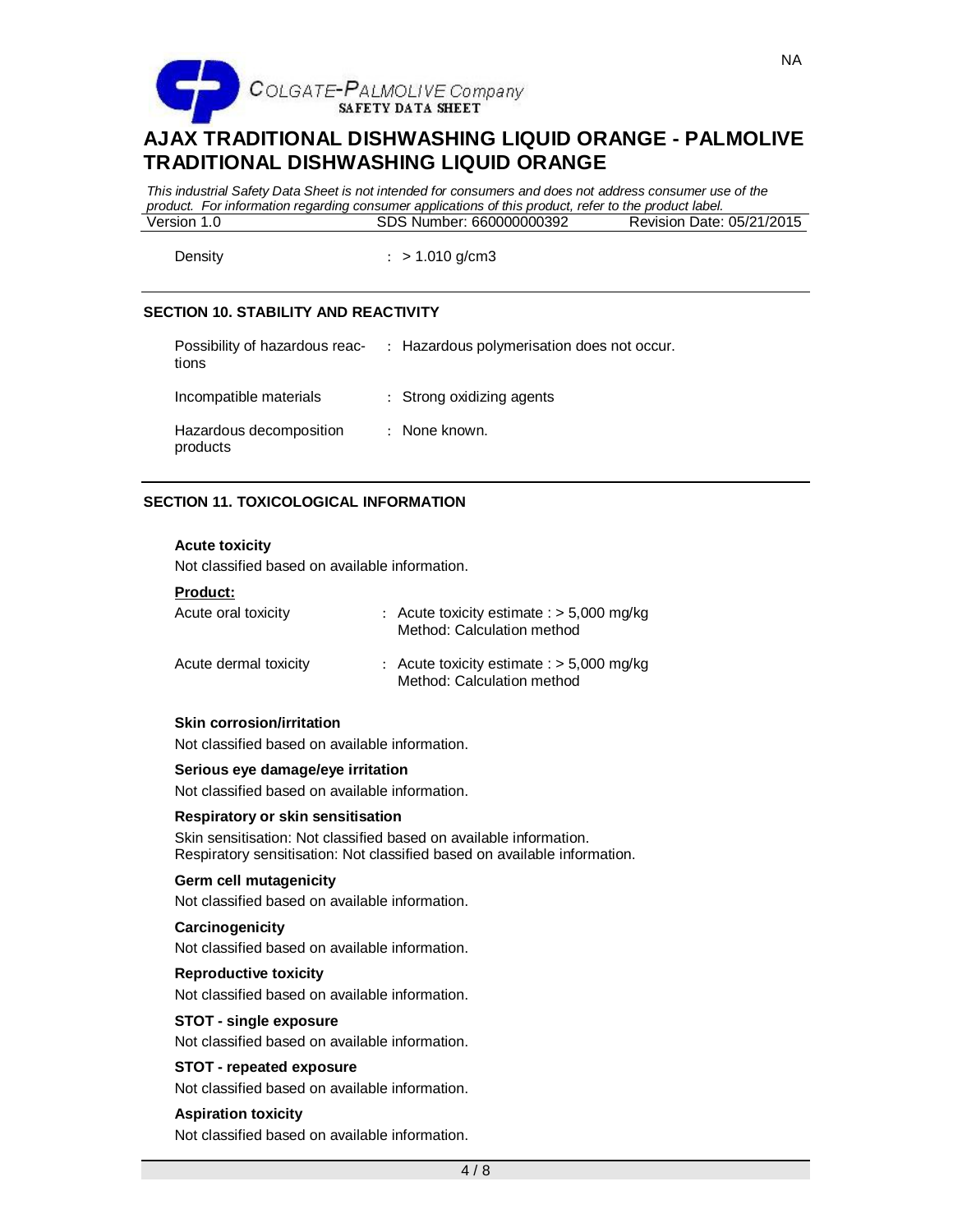

*This industrial Safety Data Sheet is not intended for consumers and does not address consumer use of the product. For information regarding consumer applications of this product, refer to the product label.* Version 1.0 SDS Number: 660000000392

## **Further information**

### **Product:**

Remarks: This product has not been tested as a whole. However, this formula was reviewed by expert toxicologists in the Product Safety Assurance Department of Colgate-Palmolive and is determined to be safe for its intended use. This review has taken into consideration available safety-related information including information on individual ingredients, similar formulas and potential ingredient interactions. This review is a component of the hazard determination used to prepare the statements in Section 3 of the SDS.

# **SECTION 12. ECOLOGICAL INFORMATION**

The product has not been tested as a whole for environmental toxicity. However, environmental information on the ingredients in this product have been reviewed by the Environmental, Health and Safety group of Colgate-Palmolive and determined to have an acceptable environmental profile. This evaluation is based on available information on individual ingredients, interactions of ingredients, and similar ingredients. Biodegradability claims are supported by data on ingredients (i.e., surfactants are biodegradable) or testing conducted on the final product (i.e., This product is biodegradable).

# **SECTION 13. DISPOSAL CONSIDERATIONS**

#### **Disposal methods**

Waste from residues : Any disposal practice must be in compliance with local, state and federal laws and regulations (contact local or state environment agency for specific rules). Do not dump in sewers, any body of water or on the ground.

# **SECTION 14. TRANSPORT INFORMATION**

- **DOT :** Not regulated.
- **TDG :** Not regulated.
- **IATA :** Not regulated.
- **IMDG :** Not regulated.

#### **International Regulation**

**Transport in bulk according to Annex II of MARPOL 73/78 and the IBC Code** Not applicable for product as supplied.

#### **National Regulations**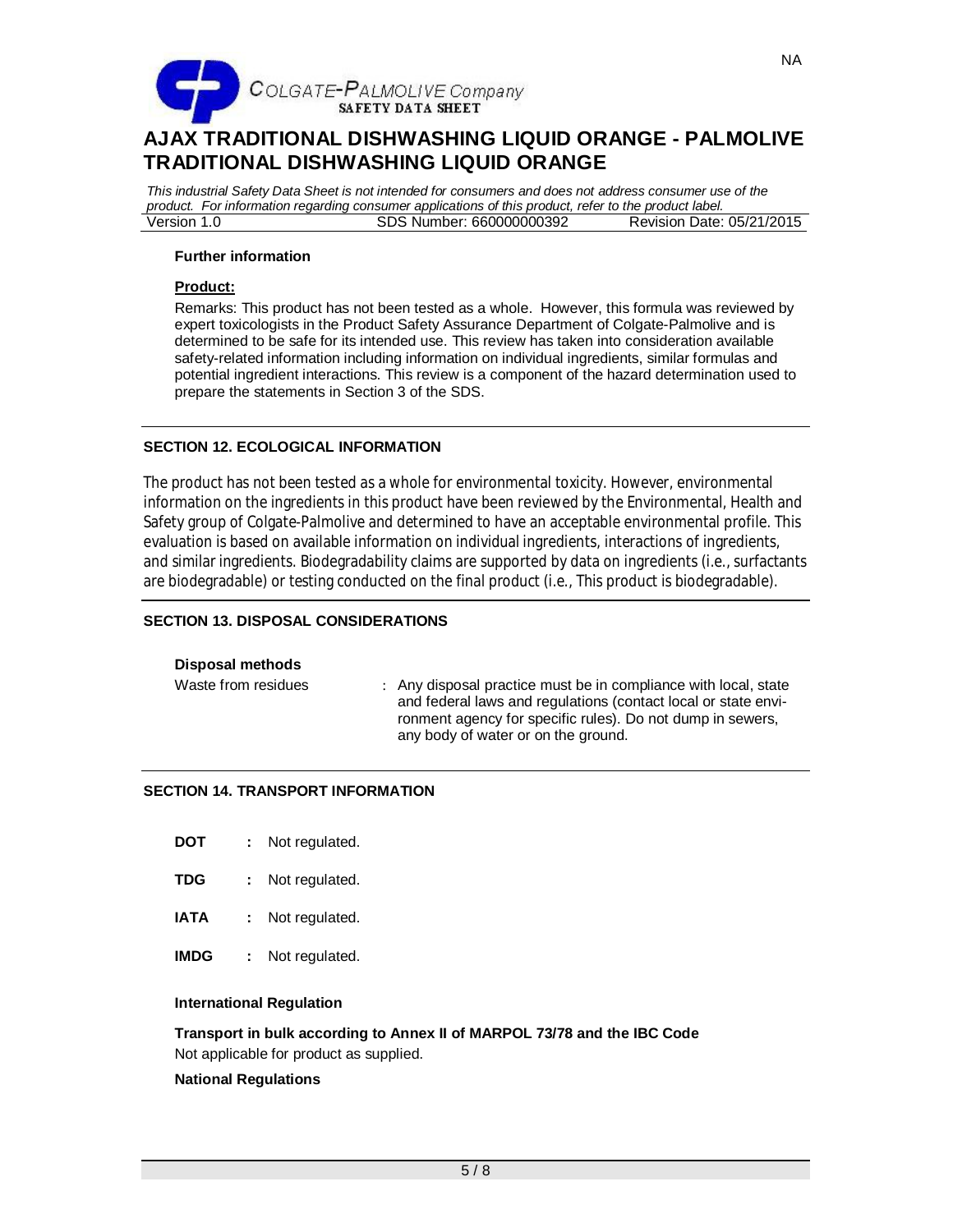

*This industrial Safety Data Sheet is not intended for consumers and does not address consumer use of the product. For information regarding consumer applications of this product, refer to the product label.* Version 1.0 SDS Number: 660000000392

### **SECTION 15. REGULATORY INFORMATION**

**TSCA list** : Not relevant

Not relevant

**OSHA Hazards** : Moderate skin irritant, Severe eye irritant

### **EPCRA - Emergency Planning and Community Right-to-Know Act**

#### **CERCLA Reportable Quantity**

| l Components        | CAS-No.   | (Ibs) | Component RQ   Calculated product RQ<br>(lbs) |
|---------------------|-----------|-------|-----------------------------------------------|
| <b>FORMALDEHYDE</b> | $50-00-0$ | 100   |                                               |

\*: Calculated RQ exceeds reasonably attainable upper limit.

#### **SARA 304 Extremely Hazardous Substances Reportable Quantity**

| Components   | CAS-No.   | Component RQ | Calculated product RQ |
|--------------|-----------|--------------|-----------------------|
|              |           | (lbs)        | (lbs)                 |
| FORMALDEHYDE | $50-00-0$ | 100          |                       |

\*: Calculated RQ exceeds reasonably attainable upper limit.

| SARA 311/312 Hazards | : Acute Health Hazard                                                                                                                                                                     |
|----------------------|-------------------------------------------------------------------------------------------------------------------------------------------------------------------------------------------|
| <b>SARA 302</b>      | : No chemicals in this material are subject to the reporting re-<br>quirements of SARA Title III, Section 302.                                                                            |
| <b>SARA 313</b>      | : This material does not contain any chemical components with<br>known CAS numbers that exceed the threshold (De Minimis)<br>reporting levels established by SARA Title III, Section 313. |

#### **Clean Air Act**

This product does not contain any hazardous air pollutants (HAP), as defined by the U.S. Clean Air Act Section 12 (40 CFR 61).

This product does not contain any chemicals listed under the U.S. Clean Air Act Section 112(r) for Accidental Release Prevention (40 CFR 68.130, Subpart F).

This product does not contain any chemicals listed under the U.S. Clean Air Act Section 111 SOCMI Intermediate or Final VOC's (40 CFR 60.489).

#### **Clean Water Act**

The following Hazardous Substances are listed under the U.S. CleanWater Act, Section 311, Table 116.4A:

| <b>SODIUM BISULFITE</b> | 7631-90-5            |
|-------------------------|----------------------|
| <b>FORMALDEHYDE</b>     | $50-00-0$            |
| Sulfuric Acid           | <b>SULFURIC ACID</b> |
|                         |                      |

The following Hazardous Chemicals are listed under the U.S. CleanWater Act, Section 311, Table 117.3:

| <b>SODIUM BISULFITE</b> | 7631-90-5 |
|-------------------------|-----------|
| <b>FORMALDEHYDE</b>     | 50-00-0   |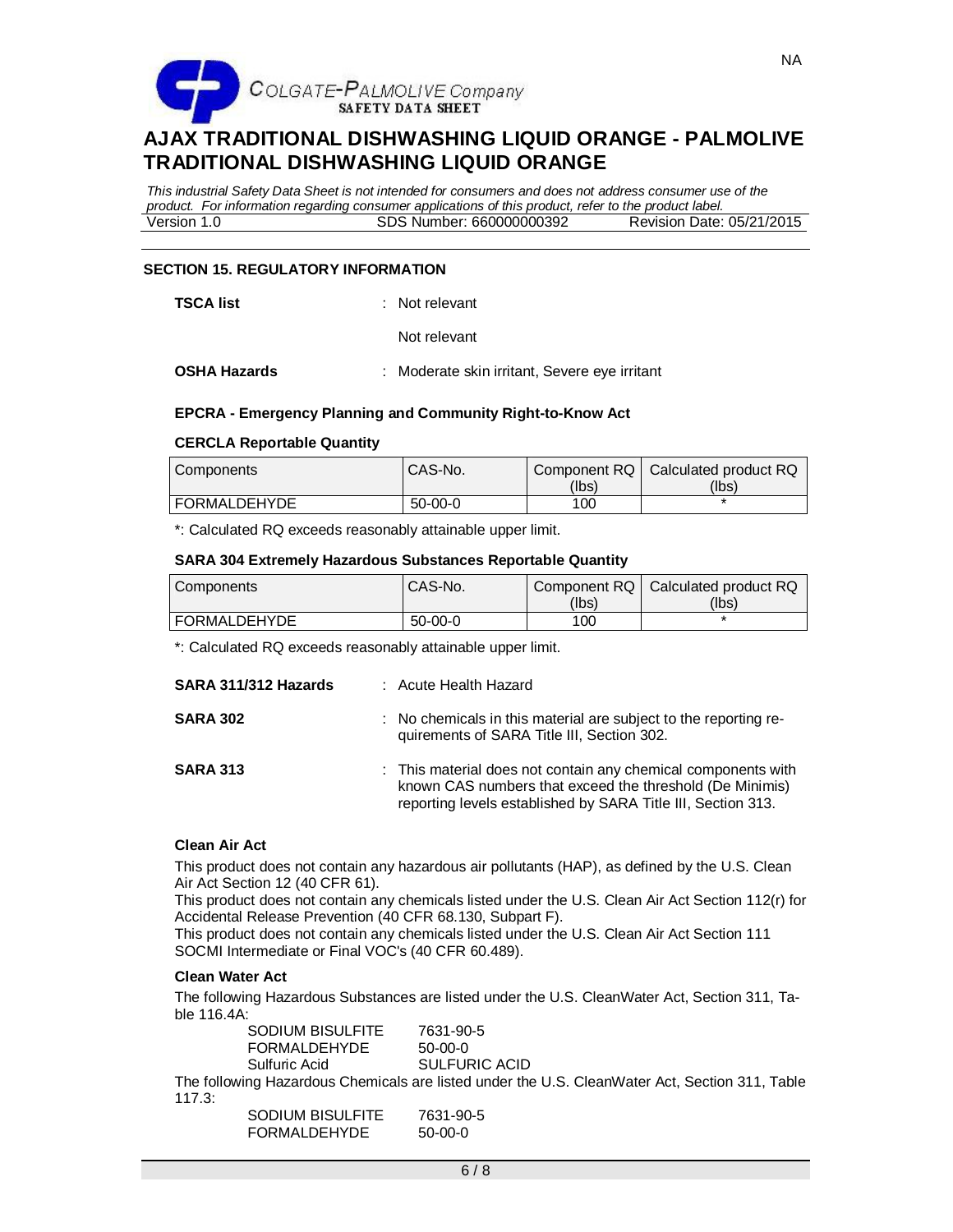

*This industrial Safety Data Sheet is not intended for consumers and does not address consumer use of the product. For information regarding consumer applications of this product, refer to the product label.* SDS Number: 660000000392

Sulfuric Acid SULFURIC ACID

This product does not contain any toxic pollutants listed under the U.S. Clean Water Act Section 307

## **Massachusetts Right To Know**

|                                                                           | <b>FORMALDEHYDE</b><br>Sulfuric Acid                | $50-00-0$<br><b>SULFURIC</b><br>ACID                                                                                           |  |  |
|---------------------------------------------------------------------------|-----------------------------------------------------|--------------------------------------------------------------------------------------------------------------------------------|--|--|
|                                                                           | Pennsylvania Right To Know                          |                                                                                                                                |  |  |
|                                                                           | WATER                                               | Water                                                                                                                          |  |  |
|                                                                           | AMMONIUM ALCOHOL ETHER SULFATE                      | Not Assigned                                                                                                                   |  |  |
|                                                                           | AMMONIUM SULFATE                                    | 7783-20-2                                                                                                                      |  |  |
| New Jersey Right To Know                                                  |                                                     |                                                                                                                                |  |  |
|                                                                           | WATER                                               | Water                                                                                                                          |  |  |
|                                                                           | AMMONIUM ALCOHOL ETHER SULFATE                      | Not Assigned                                                                                                                   |  |  |
|                                                                           | <b>LAURAMIDOPROPYLDIMETHYLAMINE</b><br><b>OXIDE</b> | 61792-31-2                                                                                                                     |  |  |
| <b>California Prop 65</b>                                                 | productive harm.                                    | : This product does not contain any chemicals known to State<br>of California to cause cancer, birth defects, or any other re- |  |  |
| The components of this product are reported in the following inventories: |                                                     |                                                                                                                                |  |  |
| <b>TSCA</b>                                                               |                                                     | : All ingredients in this product are listed on the TSCA Inventory<br>or are not required to be listed on the TSCA Inventory.  |  |  |

# **Inventories**

AICS (Australia), DSL (Canada), IECSC (China), REACH (European Union), ENCS (Japan), ISHL (Japan), KECI (Korea), NZIoC (New Zealand), PICCS (Philippines), TSCA (USA) In accordance with OSHA 29 CFR 1910.1048 formaldehyde is not listed in Section 3 of this MSDS, however, formaldehyde is regulated by State and Federal regulations at varying concentrations. State and Federal information can be found above in Section 15.